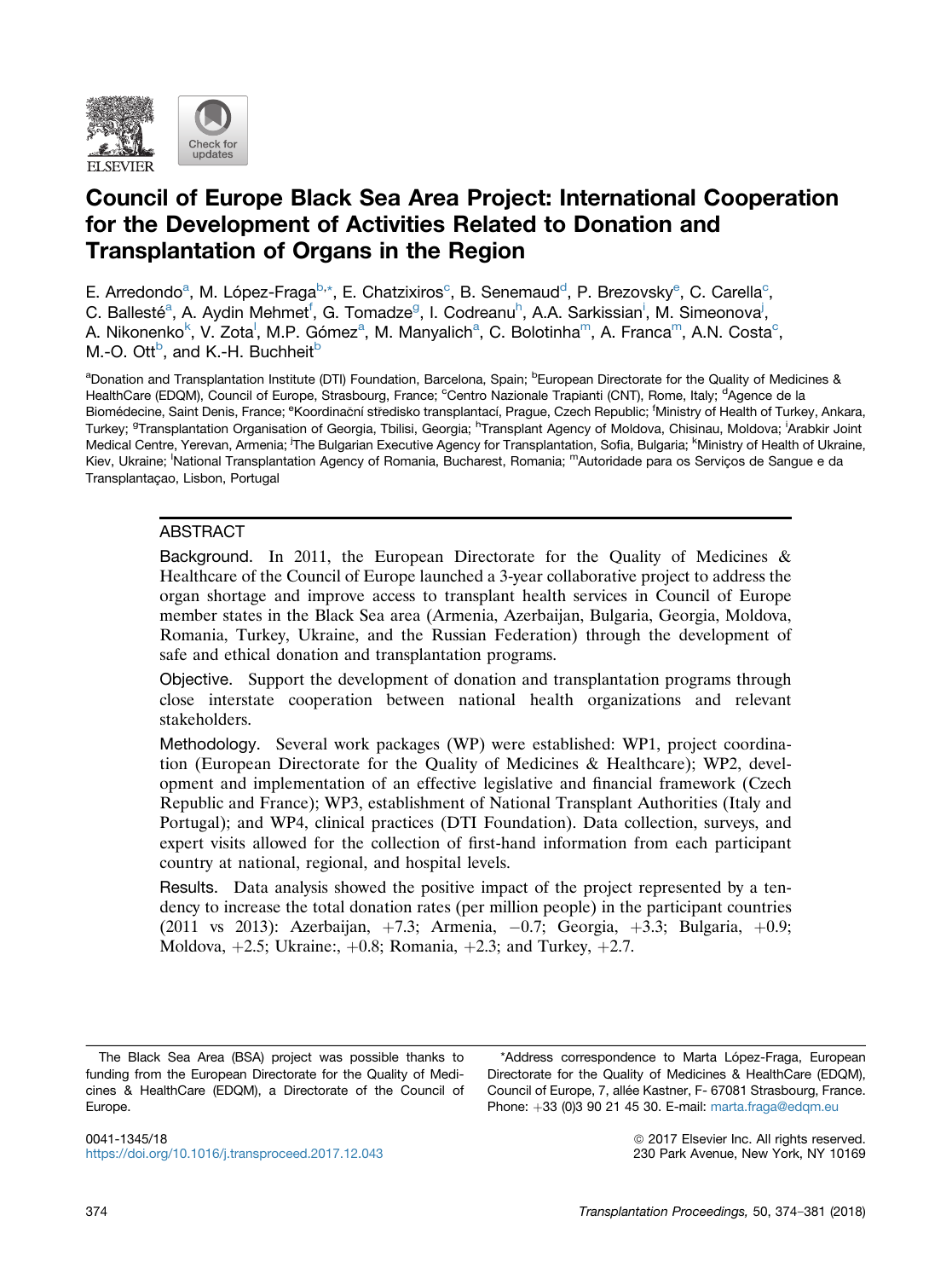Conclusions. Increases in total donation rates are the result of a number of initiatives in the Black Sea area, including the stepwise implementation of legislative, organizational and institutional country-specific recommendations tailored by the CoE, efforts of the respective Ministries of Health in each country and synergism with other European projects in the region. These countries should invest further in implementing the recommendations that emerged from this project to improve their organ donation and transplantation programs and progress toward self-sufficiency.

THE COUNCIL of Europe [\[1\]](#page-6-0) (CoE) is an intergovernmental organization that covers, by virtue of its 47 member states, the entire European continent. Founded in 1949, the CoE promotes human rights, democracy, and the rule of law. The work of the CoE in the area of organ transplantation started in the 1980s. In particular, activities based on blood transfusion and organ transplantation are managed by the European Directorate for the Quality of Medicines & HealthCare (EDQM), a directorate of the CoE. The EDQM is a leading organization that protects public health by supporting the development, implementation, and application of quality standards for medicines and health care.

The European Committee on Organ Transplantation (CD-P-TO) is the steering committee in charge of organ transplantation activities at the EDQM [\[2\].](#page-6-0) It actively promotes the noncommercialization of organ donation [\[3\],](#page-6-0) fight against organ trafficking  $[4,5]$ , and the development of ethical, quality, and safety standards in the transplantation of organs, tissues, and cells [\[6\].](#page-7-0) Its activities include the collection of international data and monitoring of practices in Europe, transfer of knowledge and expertise between organizations and experts through training and networking, and elaboration of reports, surveys, and recommendations.

In recent years, the CoE and the World Health Organisation began to implement projects that supported the development of a common and constructive attitude toward transplantation issues in various countries [\[7,8\]](#page-7-0). Efforts were mainly directed toward the development of effective legislative frameworks and the establishment of national transplant organizations (NTOs) and transplant programs [\[9\].](#page-7-0)

### PREVIOUS ORGAN DONATION AND TRANSPLANTATION INITIATIVES IN THE BLACK SEA AREA

Development of organ transplantation activities in the countries of the Black Sea area (BSA) began in the late 1970s; however, they began to decline in the early 1990s, and, later ceased in some countries. Therefore, the identification and sharing of experiences from countries with well-developed and established transplantation programs and local initiatives has become vital [\[10\].](#page-7-0) Such activities could provide models for the implementation of safe donation and transplantation programs in BSA countries according to their state of development and cultural backgrounds [\[11\]](#page-7-0).

In 2004, the CoE and the European Commission agreed on a joint program for the Republic of Moldova that focused on transplantation services and combatting organ trafficking. As a result, a new law on transplantation was adopted by the Moldovan Parliament in 2008, and a transplant organization was established that is now responsible for all organizational aspects in this field. After the Moldovan experience, it became evident that experiences from countries with well-developed and established transplantation programs should be shared, and that local initiatives could provide models for increasing transplantation activity as well as for the implementation of safety and quality programs throughout Europe [\[12\].](#page-7-0)

### THE BSA PROJECT

In 2011, the CoE launched a 3-year collaborative project to counteract organ shortages and improve access to health services related to transplantation in the BSA member states (Armenia, Azerbaijan, Bulgaria, Georgia, Moldova, Romania, Turkey, Ukraine, and the Russian Federation) through the development of safe and ethical donation and transplantation programs. The BSA project was based on the philosophy that CoE member states with established and successful transplantation systems would transfer their knowledge and experience to BSA countries with the support of the CoE, who would provide political and logistical support to the project. Efforts were directed mainly toward the development of effective legislative frameworks and the establishment of NTOs as well as national transplant programs and infrastructures. Transplant specialists from members of the CD-P-TO, namely France, Italy, the Czech Republic, Portugal, and Spain, participated and supported experts from BSA countries.

#### **OBJECTIVES**

The main objective of the project was to support the development of organ donation and transplantation programs through close interstate cooperation between national health organizations and relevant stakeholders.

The specific objectives of the project were to (a) structure and enhance the exchange of knowledge between the partners of the project, (b) ensure transfer of best available expertise and good practices in the field of transplantation between CoE member states, (c) review existing laws on transplantation of organs, tissues, and cells, and promote implementation of an effective legislative framework, (d) contribute to the establishment of national transplant authorities and national transplant programs where these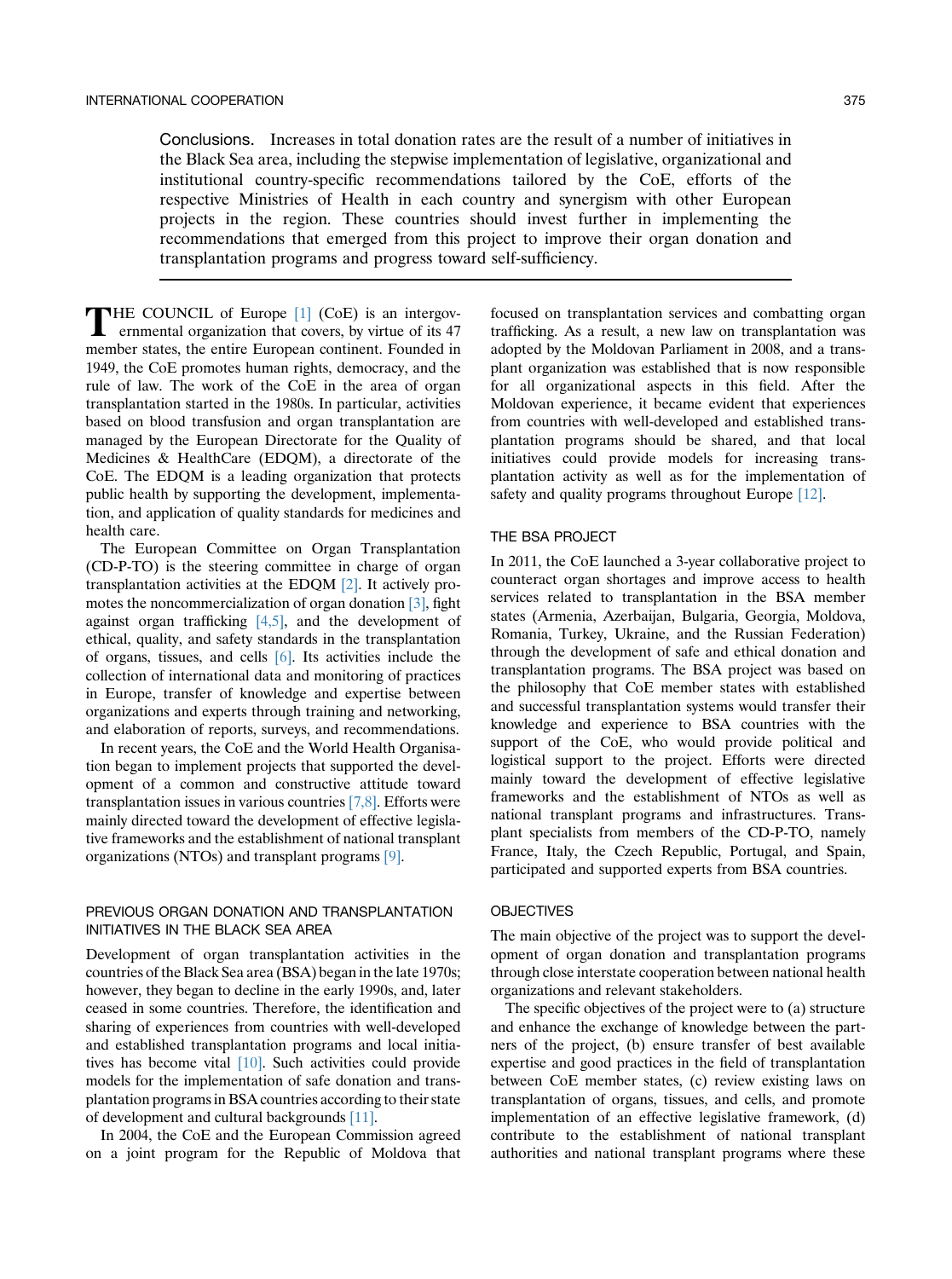structures did not exist and support efforts to strengthen existing transplant services, (e) educate the public, professionals, and the media about transplantation and the need for services to be developed in the countries involved in the project, (f) establish action plans for training and identify areas in which additional specialist expertise or training are required as a basis for a development strategy, (g) elaborate recommendations and consensus documents agreed upon by all participants, (h) encourage networking and enhance international cooperation, and (i) establish pilot actions to be developed in specific areas.

#### **METHODS**

The BSA project was organized as 4 work packages (WPs). They were focused on various aspects of the donation and transplantation processes based on the level of development of the existing transplantation activities in each BSA member state.

# WP 1: Project Coordination

The EDQM/CoE was in charge of overall project management. A steering committee included international experts nominated by the CD-P-TO NTOs of countries with well-developed transplant programs and was organized to guide and ensure the successful development of the project.

# WP 2: Development and Implementation of an Effective Legislative and Financial Framework for Transplantation **Activities**

WP2 (implemented in Armenia, Azerbaijan, and Georgia) was coordinated by the Agence de la Biomédecine (France) and Koordinační středisko transplantací (Czech Republic). Countries participating in this WP already had legislation on organ transplantation in place, but no established NTOs. There was some existing organ transplantation activity from living donation, but no deceased donation programs. This WP was focused on the assessment of existing transplant legislation, financial provisions in each country relative to health programs and transplantation activities, and the analysis of the political, institutional, and structural obstacles to the development of transplantation programs, with the aim of fostering political support to develop and maintain such programs.

# WP 3: Establishment of National Transplant Authorities

WP3 (implemented in Bulgaria, Moldova, and Ukraine) was coordinated by the Centro Nazionale Trapianti (Italy) and the Autoridade para os Serviços de Sangue e da Transplantaçao (Portugal). This WP was focused on the establishment of national transplant authorities and on the evaluation of existing organizational systems and their functionality to identify areas for intervention and improvement and to establish adequate organization and coordination of the transplantation activities at a national level [\[13\]](#page-7-0). The 3 countries participating in this WP had established NTOs, and some of them had minimal deceased donation activity.

#### WP 4: Clinical Practices

WP4 (implemented in Romania, the Russian Federation, and Turkey) was focused on analyzing clinical practices for the donation-transplantation process within hospitals. This WP was coordinated by the DTI Foundation. Participating countries had established NTOs and fully functional living and deceased donation programs, but donation rates remained low. Actions were focused on the evaluation of procedures and practices at the local hospital level to provide solutions for improvement [\[14\].](#page-7-0)

Between December 2011 and March 2012, information about each BSA participant country was collected using several organ donation diagnosis questionnaires. The questionnaires evaluated the performance of each country at national, regional, transplant coordination and intensive care unit level. They also included information about transplantation programs and activity, as well as the organizational structure of donation at 4 levels: central, donation coordinators, donor hospitals, and organ sharing.

After analysis of the preliminary questionnaire results, site visits were performed in each participant country; these were essential for completing each country's evaluation. The objective of the in situ expert visits was to obtain first-hand information about the donation and transplantation of organs at national, regional, and hospital levels by detecting problems and proposing solutions [\[15\]](#page-7-0). Recommendations were then produced for each country based on the elaborated reports.

In June 2014, the development of each participant country in terms of legislation, organization, structure, and education was analyzed by EDQM/CoE experts. Organ donation and transplantation rates were analyzed and compared with figures from 2011. Although the Russian Federation initially planned to participate in this project, and some analyses were performed at the beginning of program, no site visits took place and they did not participate in data collection exercises during later stages of the project. This article does not, therefore, include data derived from the evaluation of this country.

### **RESULTS**

Since the project was implemented in 2011, data analyses have shown a positive impact represented by a tendency for increased donation rates in almost all countries. The national focal point of each country was in charge of providing and validating the project results.

# Analysis of Donation and Transplantation Organisation **Activities**

[Table 1](#page-3-0) summarizes the actions implemented by BSA participant countries to manage its NTO and their NTOs and donation activities. In 62.5% of analyzed BSA countries, a specific NTO was responsible for the national coordination of donation and transplant activities. In 75% of analyzed countries, a scientific institution was responsible for leading donation and transplantation activities; organizations operated at regional or local levels in the remaining 25%. All participant countries had established living donation programs, and the NTO was involved in living donation activities in 62.5% of these. National registry databases were implemented in 50% of analyzed countries, and national registries responsible for the lifelong follow-up of living donors were established in 37.5%. Additionally, 62.5% of participant BSA countries had established deceased donation programs. The NTO was involved in deceased donation programs in 50% of the analyzed countries, and national registries for deceased donation had been established in 50% participating countries. Fifty percent of BSA countries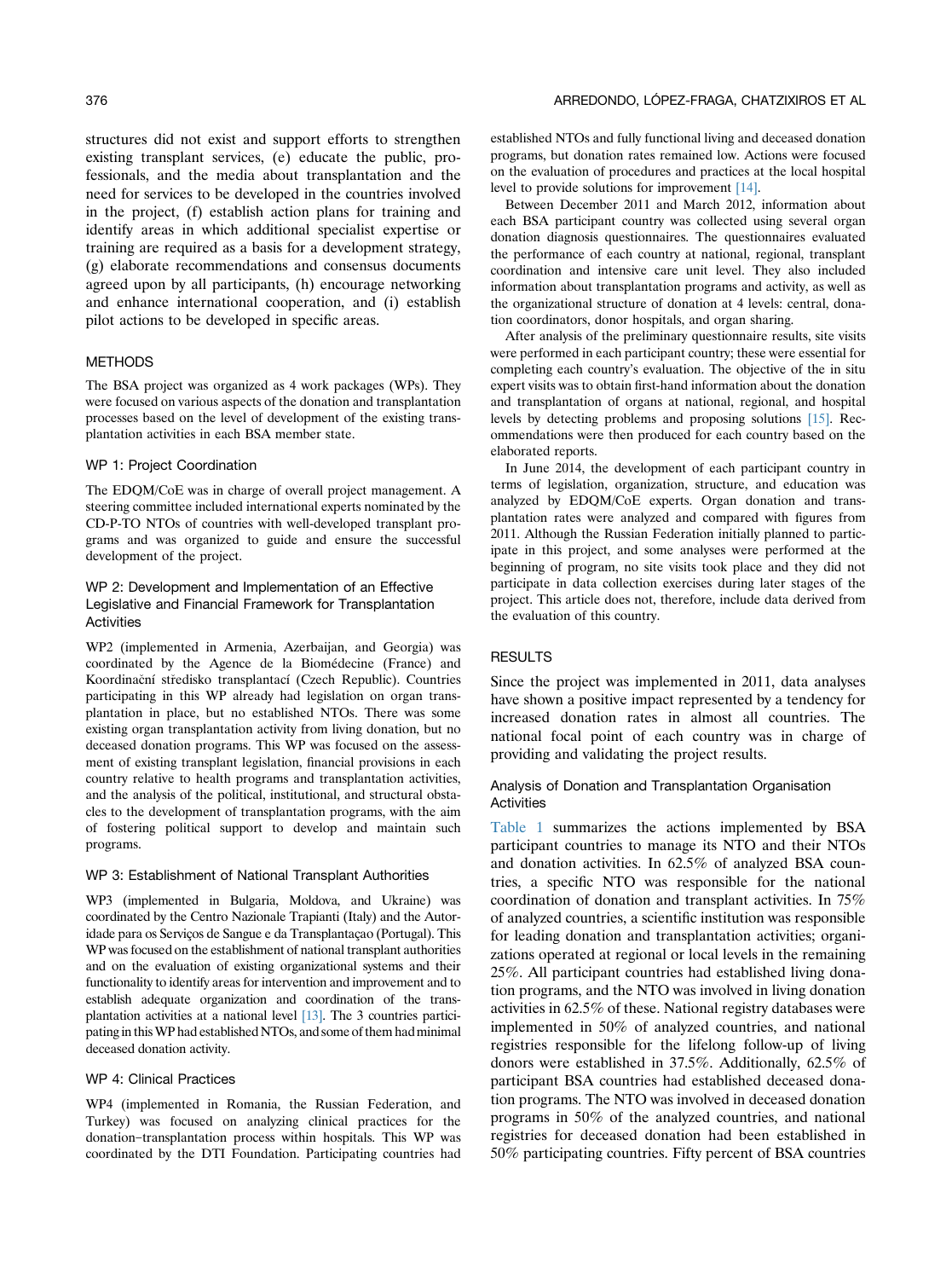<span id="page-3-0"></span>Table 1. Comparison of National Organisation Activities, Legislative Aspects, and Educational Initiatives in BSA Participant Countries in

|                                                                                               | WP <sub>2</sub> |            |         |          | WP3     | WP4       |           |           |
|-----------------------------------------------------------------------------------------------|-----------------|------------|---------|----------|---------|-----------|-----------|-----------|
|                                                                                               | Armenia         | Azerbaijan | Georgia | Bulgaria | Moldova | Ukraine   | Romania   | Turkey    |
| Overview of the national organization                                                         |                 |            |         |          |         |           |           |           |
| <b>Official NTO</b>                                                                           | <b>No</b>       | <b>No</b>  | No      | Yes      | Yes     | Yes       | Yes       | Yes       |
| Scientific organization responsible for leading of donation and<br>transplantation activities | <b>No</b>       | <b>No</b>  | Yes     | Yes      | Yes     | Yes       | Yes       | Yes       |
| Ethical committee dealing with transplantation activities<br>nationally or regionally         | No              | No         | Yes     | Yes      | Yes     | Yes       | Yes       | Yes       |
| Regional or local organization dealing with transplantation<br>activities                     | No              | No         | No      | No       | No      | No        | Yes       | Yes       |
| International agreements for organ sharing                                                    | No              | No         | No      | Yes      | N/A     | N/A       | Yes       | Yes       |
| Management of living donation                                                                 |                 |            |         |          |         |           |           |           |
| The country has an established living donor program                                           | Yes             | Yes        | Yes     | Yes      | Yes     | Yes       | Yes       | Yes       |
| NTO involved with living donation                                                             | Yes             | Yes        | Yes     | Yes      | Yes     | No        | No        | <b>No</b> |
| National registry database for living donation                                                | No              | No         | No      | Yes      | Yes     | No        | Yes       | Yes       |
| National registry includes lifelong follow-up for living donation                             | No              | No         | No      | No       | Yes     | No        | Yes       | Yes       |
| Management of deceased donation                                                               |                 |            |         |          |         |           |           |           |
| Country has an established deceased donation program                                          | <b>No</b>       | No         | No      | Yes      | Yes     | Yes       | Yes       | Yes       |
| National transplant agency involved with deceased donation                                    | <b>No</b>       | No         | No      | Yes      | Yes     | <b>No</b> | Yes       | Yes       |
| National registry database for deceased donation                                              | No              | No         | No      | Yes      | Yes     | No        | Yes       | Yes       |
| Donor coordinator is involved in the donation system                                          | No              | No         | No      | Yes      | Yes     | No        | Yes       | Yes       |
| Legislative aspects                                                                           |                 |            |         |          |         |           |           |           |
| Regulatory framework on the transplantation and donation of<br>organs                         | Yes             | Yes        | Yes     | Yes      | Yes     | Yes       | Yes       | Yes       |
| Regulatory framework of the death diagnosis                                                   | Yes             | No         | Yes     | Yes      | Yes     | Yes       | Yes       | Yes       |
| Law concerning prohibition of organ trafficking                                               | Yes             | Yes        | Yes     | Yes      | Yes     | Yes       | Yes       | Yes       |
| PC vs IC                                                                                      | <b>PC</b>       | PC         | IC      | PC       | PC      | IC        | IC        | IC        |
| Donor or nondonor registry legislations                                                       | No              | No         | Yes     | Yes      | Yes     | No        | No        | Yes       |
| Convention of Human Rights and Biomedicine*                                                   | No              | No         | Yes     | Yes      | Yes     | Yes       | Yes       | Yes       |
| Additional Protocol of the Oviedo convention <sup>†</sup>                                     | No              | No         | Yes     | Yes      | Yes     | Yes       | Yes       | Yes       |
| Convention on Action against Trafficking in Human Beings <sup>‡</sup>                         | Yes             | Yes        | Yes     | Yes      | Yes     | Yes       | Yes       | Yes       |
| Initiatives to enhance educational programs                                                   |                 |            |         |          |         |           |           |           |
| Training programs to harmonize practices for staff involved in<br>organ procurement           | No              | No         | No      | Yes      | Yes     | Yes       | Yes       | Yes       |
| Training programs to harmonies practices for staff involved in<br>organ transplantation       | No              | No         | No      | Yes      | Yes     | Yes       | Yes       | Yes       |
| Continuous campaigns                                                                          | No              | No         | No      | Yes      | Yes     | Yes       | No        | Yes       |
| Educational campaigns in schools or universities                                              | No              | No         | No      | Yes      | No      | No        | <b>No</b> | Yes       |

Abbreviations: IC, informed consent; N/A, not available; PC, presumed consent.

\*Convention for the Protection of Human Rights and Dignity of the Human Being with regard to the Application of Biology and Medicine: Convention on Human

Rights and Biomedicine. Source: <http://conventions.coe.int/Treaty/en/Treaties/Html/164.htm>.<br><sup>7</sup>Additional Protocol to the Convention on Human Rights and Biomedicine Concerning Transplantation of Organs and Tissues of Human [conventions.coe.int/Treaty/en/Treaties/Html/186.htm.](http://conventions.coe.int/Treaty/en/Treaties/Html/186.htm) ‡

Council of Europe Convention on Action Against Trafficking in Human Beings. Source: <http://conventions.coe.int/Treaty/en/Treaties/Html/197.htm>.

had a full- or part-time donor coordinator in some of their donor hospitals; some of these coordinators were appointed at a national level, others at the hospital level. The tasks and background of the donor coordinators differed in each country.

#### Analysis of Legislative Aspects and Initiatives to Enhance Educational Programs

In all BSA countries, governments promoted legislation to improve and optimize donation and transplantation activities. In 87.5% of BSA countries analyzed, legal criteria permitting organ donation after brain death had been established. In 50%, a donor or nondonor registry existed.

Fifty percent of BSA countries had adopted an informed consent system, and the remaining 50% had adopted a presumed consent system. In addition, 75% of the assessed BSA countries had signed both the CoE Convention for the Protection of Human Rights and Dignity of the Human Being with regard to the Application of Biology and Medicine: Convention on Human Rights and Biomedicine (Oviedo Convention) [\[16\]](#page-7-0) and the Additional Protocol to the Convention on Human Rights and Biomedicine concerning Transplantation of Organs and Tissues of Human Origin [\[17\].](#page-7-0) In addition, all analyzed BSA countries have signed the CoE Convention on Action Against Trafficking in Human Beings [\[4\].](#page-6-0)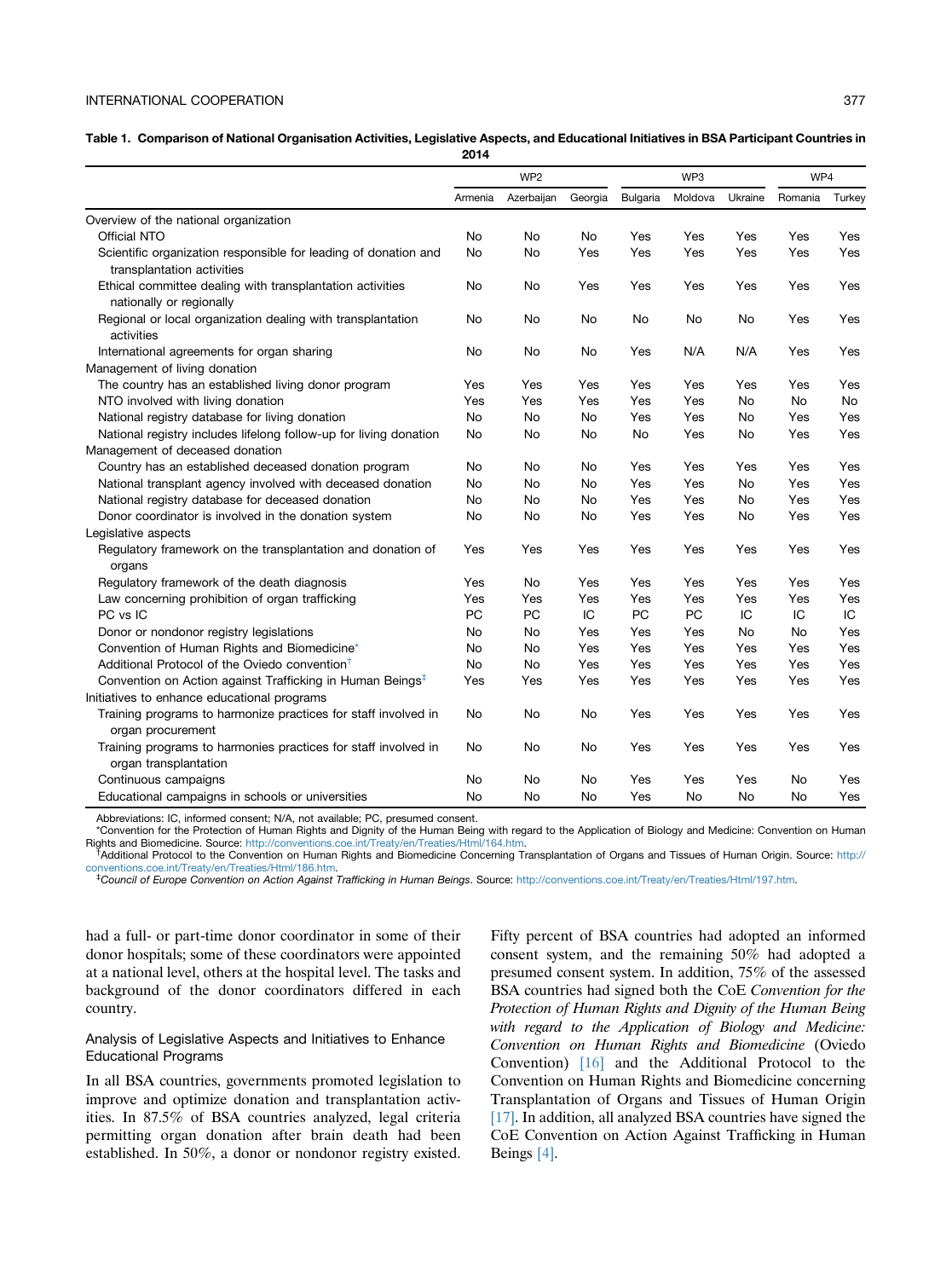<span id="page-4-0"></span>

|                 |                 | 2011                                    |                  |                     |                       |               |                 | 2012          |                      |               |                       |                | 2013            |               |                      |               |                       |               |     |                                     |
|-----------------|-----------------|-----------------------------------------|------------------|---------------------|-----------------------|---------------|-----------------|---------------|----------------------|---------------|-----------------------|----------------|-----------------|---------------|----------------------|---------------|-----------------------|---------------|-----|-------------------------------------|
| Year            |                 | Deceased<br>Living Donation<br>Donation |                  |                     | <b>Total Donation</b> |               | Living Donation |               | Deceased<br>Donation |               | <b>Total Donation</b> |                | Living Donation |               | Deceased<br>Donation |               | <b>Total Donation</b> |               |     |                                     |
| Country         | Organ           | Abs<br>Number                           | pmp              | Abs<br>Number       | pmp                   | Abs<br>Number | pmp             | Abs<br>Number | pmp                  | Abs<br>Number | pmp                   | Abs<br>Number  | pmp             | Abs<br>Number | pmp                  | Abs<br>Number | pmp                   | Abs<br>Number | pmp | Δ Total Donation<br>(pmp) 2013-2011 |
| WP <sub>2</sub> |                 |                                         |                  |                     |                       |               |                 |               |                      |               |                       |                |                 |               |                      |               |                       |               |     |                                     |
| Armenia         | Kidney<br>Liver | 11<br>0                                 | 3.7<br>0         | 0<br>0              | 0<br>0                | 10            | 3.7             | 9<br>0        | 3.0<br>0             | 0<br>0        | 0<br>0                | 9              | 3               | 9<br>0        | 3.0<br>0             | 0<br>0        | 0<br>0                | 9             | 3   | $-0.7$                              |
| Azerbaijan      | Kidney<br>Liver | 13<br>3                                 | 1.4<br>1.3       | 0<br>0              | 0<br>0                | 16            | 1.7             | 45<br>16      | 5.0<br>1.8           | 0<br>0        | 0<br>0                | 61             | 6.7             | 67<br>19      | 7.3<br>2.0           | 0<br>0        | 0<br>0                | 86            | 9   | 7.3                                 |
| Georgia         | Kidney<br>Liver | 17<br>0                                 | 3.8<br>0         | 0<br>0              | 0<br>0                | 17            | 3.8             | 15<br>0       | 3.3<br>0             | 0<br>0        | 0<br>0                | 15             | 3.3             | 32<br>0       | 7.11<br>0            | 0<br>0        | 0<br>0                | 32            | 7.1 | 3.3                                 |
| WP3             |                 |                                         |                  |                     |                       |               |                 |               |                      |               |                       |                |                 |               |                      |               |                       |               |     |                                     |
| Bulgaria        | Kidney<br>Liver | 9<br>3                                  | 1.3<br>0.4       | 8<br>3              | 1.1<br>0.4            | 16            | 2.3             | 9<br>2        | 1.3<br>0.3           | 4<br>0        | 0.6<br>0              | 13             | 2.1             | 11<br>0       | 1.6<br>0             | 177           | 2.4<br>1.0            | 21            | 3.2 | 0.9                                 |
| Moldova         | Kidnev<br>Liver | 0<br>0                                  | 0<br>$\mathbf 0$ | 0<br>0              | 0<br>0                | 0             | $\Omega$        | 4<br>0        | 1.2<br>0             | 4<br>0        | 1.2<br>0              | $\overline{4}$ | 1.2             | 6<br>3        | 1.7<br>0.9           | $\Omega$<br>0 | 0<br>0                | 9             | 2.5 | 2.5                                 |
| Ukraine         | Kidney<br>Liver | 62<br>16                                | 1.4<br>0.4       | $\overline{c}$<br>2 | 0.5<br>0.04           | 103           | 2.3             | 115<br>12     | 2.6<br>0.3           | 4             | 0.1<br>0.02           | 131            | 2.9             | 118<br>14     | 2.6<br>0.3           | 22<br>0       | 0.5<br>0              | 143           | 3.1 | 0.8                                 |
| WP4             |                 |                                         |                  |                     |                       |               |                 |               |                      |               |                       |                |                 |               |                      |               |                       |               |     |                                     |
| Romania         | Kidney<br>Liver | 75<br>8                                 | 3.6<br>0.4       | 159<br>53           | 7.3<br>2.5            | 152           | 7.7             | 53<br>20      | 2.8<br>1.1           | 154<br>75     | 8.9<br>4.0            | 148            | 7.2             | 54<br>14      | 2.7<br>0.7           | 212<br>108    | 12.0<br>5.4           | 200           | 10  | 2.3                                 |
| Turkey          | Kidney<br>Liver | 2433<br>623                             | 32.5<br>8.3      | 521<br>281          | 6.9<br>3.7            | 3987          | 53.3            | 2383<br>736   | 31.5<br>9.7          | 524<br>265    | 6.9<br>3.5            | 4013           | 53              | 2359<br>959   | 30.7<br>12.5         | 585<br>289    | 7.6<br>3.8            | 4294          | 56  | 2.7                                 |

Table 2. Growth of Deceased Donation and Living Donation Rates in Black Sea Area Countries

Abbreviations: Abs, absolute; pmp, per million people; WP, work package.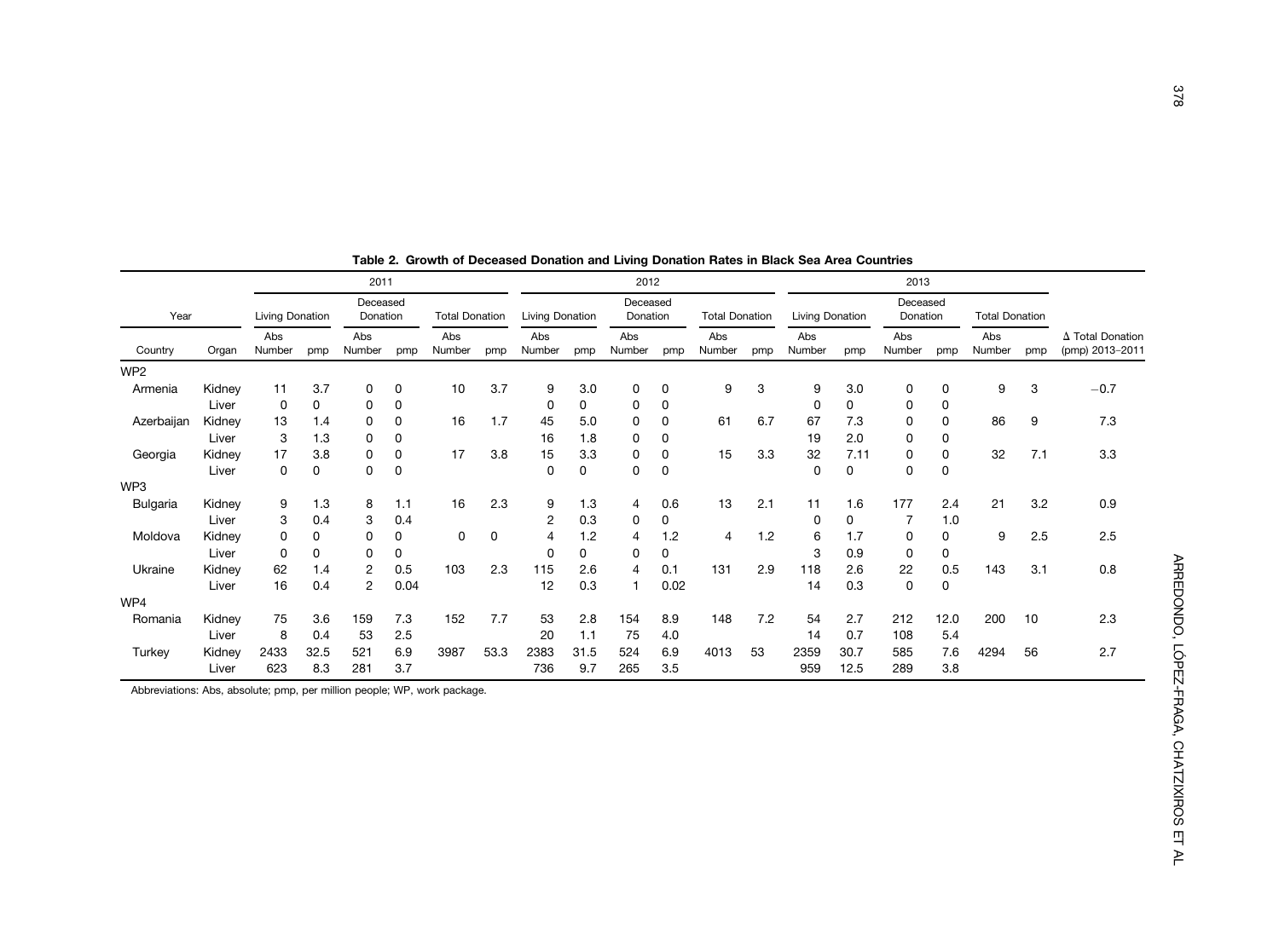#### INTERNATIONAL COOPERATION 379

Improving the knowledge and communication skills of health care professionals and the general public is essential for optimizing and increasing organ donation. A total of 62.5% of analyzed BSA countries had started training programs to harmonies practices for staff involved in the transplantation and procurement of organs. In terms of public awareness, 50% of the countries analyzed had undertaken efforts such as providing communication guidelines to inform the public, periodic meetings with journalists, and monitoring of newspaper articles. Results show that only 25% of the countries analyzed had undertaken continuous education campaigns in schools and universities [\[18\]](#page-7-0).

# Organ Donation Activity

The rate of total organ donation increase per million people (pmp) ( $\Delta$  total organ donation [pmp] 2013-2011 = total donation  $2013 - total$  donation  $2011$ ) was as follows: Azerbaijan, +7.3 pmp; Armenia, -0.7 pmp; Georgia, +3.3 pmp; Bulgaria,  $+0.9$  pmp; Moldova,  $+2.5$  pmp; Ukraine,  $+0.8$ pmp; Romania,  $+2.3$  pmp; and Turkey,  $+2.7$  pmp. [Table 2](#page-4-0) provides detailed information about organ donation rates growth in BSA participant countries, including living and deceased donation rates.

#### Transplantation Activities

Table 3 shows the number of transplantation centers in BSA participant countries.

#### DISCUSSION

BSA countries are geographically related, but results indicate that they have different needs and levels of development of donation and transplantation activities. Hence, no general strategy was implemented as part of this project. Collaborations between participant member states were proposed based on experience and existing relationships.

National Implication and International Cooperation

The results indicate that nomination of a national focal point (government contact) is essential. Direct communication with the Ministry of Health is necessary to coordinate and ensure communication, meet project deadlines, and develop and implement concrete actions. However, it was also recognized that political instability and, in particular, continuous changes within the Ministry of Health of some of these countries hampered the completion of multiple interventions in the area. During the project, a lack of involvement by some national authorities was detected. Extra effort should be made to ensure better communication and participation of national authorities to increase the positive impact of the project. Meetings with NFPs were essential for action plan progress, and commitment from the Ministry of Health was also critical. The results show that steps might be taken to increase the effectiveness of these meetings. BSA participant countries should be encouraged to provide valuable information without the need for a faceto-face meeting (teleconferences, regular telephone calls, emails). These actions could positively impact the relationship between BSA MSs and lead countries.

BSA countries should also explore possibilities to access structural funds within the health care system to organize transplant programs and activities.

BSA countries in WP3 and WP4 have an NTO responsible for the national coordination of donation and transplantation activities. It is essential to establish official organizations in Azerbaijan, Armenia, and Georgia for managing, overseeing, and supporting donation and transplantation activities at the national level.

Learning from each other is potentially a solid strategy to improve organ donation, especially considering the rich

Table 3. Number of Transplant Centers in the Black Sea Area Participant Countries in 2014

|                           |         | WP <sub>2</sub> |         |          | WP3            | WP4     |         |        |  |
|---------------------------|---------|-----------------|---------|----------|----------------|---------|---------|--------|--|
|                           | Armenia | Azerbaijan      | Georgia | Bulgaria | Moldova        | Ukraine | Romania | Turkey |  |
| Kidney center             |         |                 |         |          |                |         |         |        |  |
| Living donation centers   |         |                 | 3       | 3        |                | 2       | 5       | 62     |  |
| Deceased donation centers |         |                 |         |          | $\overline{2}$ |         | 5       | 62     |  |
| Liver center              |         |                 |         |          |                |         |         |        |  |
| Living donation centers   |         |                 |         | 3        |                |         |         | 38     |  |
| Deceased donation centers |         |                 |         | 3        |                |         |         | 38     |  |
| Heart center              |         |                 |         |          |                |         |         |        |  |
| Living donation centers   |         |                 |         |          |                |         |         |        |  |
| Deceased donation centers |         |                 |         | 2        |                |         | 2       | 12     |  |
| Lung center               |         |                 |         |          |                |         |         |        |  |
| Living donation centers   |         |                 |         |          |                |         |         |        |  |
| Deceased donation centers |         |                 |         |          |                |         |         | 6      |  |
| Pancreas center           |         |                 |         |          |                |         |         |        |  |
| Living donation centers   |         |                 |         |          |                |         |         |        |  |
| Deceased donation centers |         |                 |         |          |                |         |         | 4      |  |

Abbreviation: WP, work package.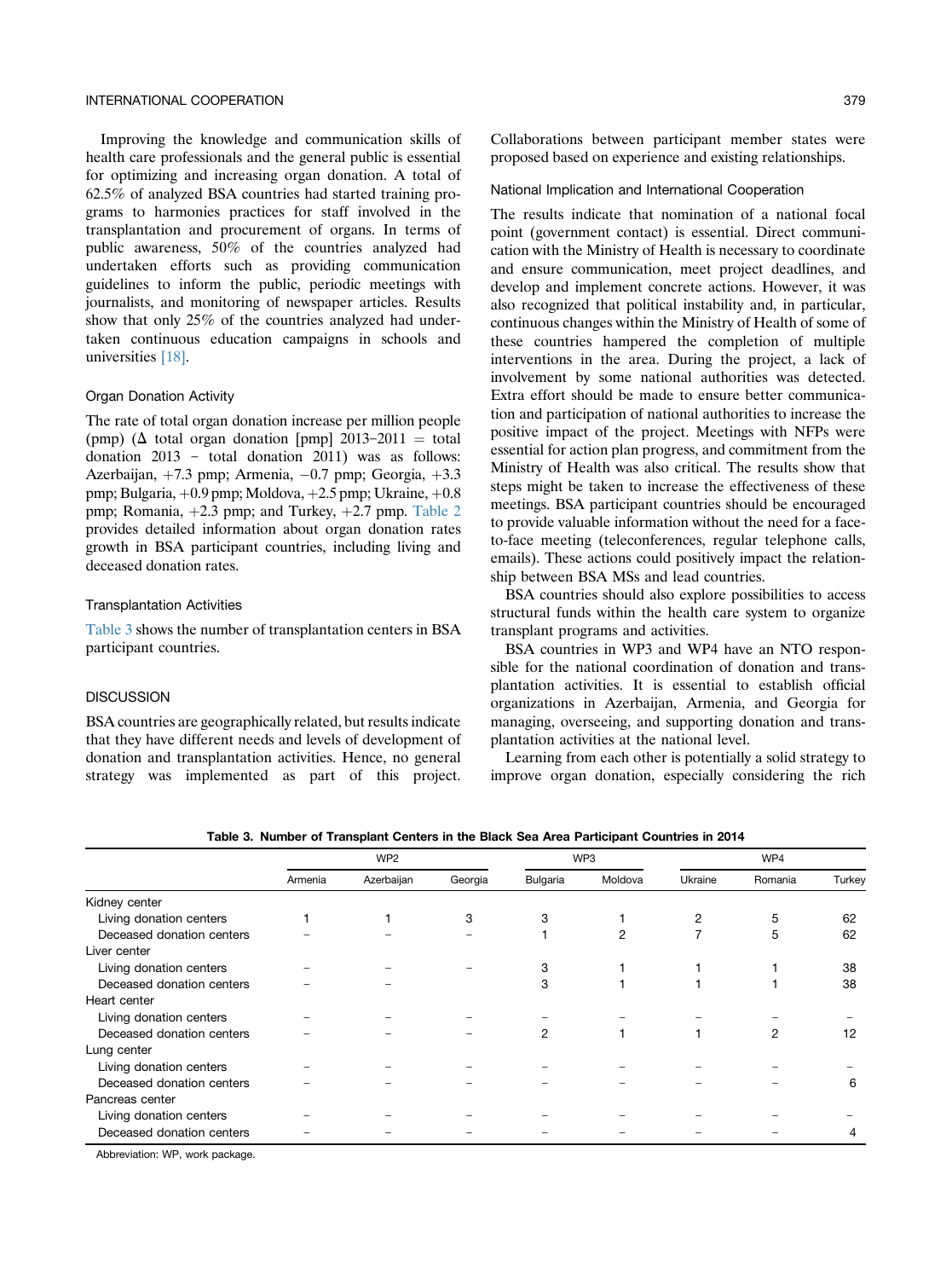<span id="page-6-0"></span>diversity within the BSA area. However, the potential to learn from other countries was underused, although all BSA countries participated in  $\geq 1$  European project between 2010 to 2014. It is essential to coordinate future efforts and initiatives to promote donation and transplantation of organs to avoid overlapping or duplicating actions.

# Deceased Donation Activity

Deceased donation programs are included in the national healthcare agenda of most BSA countries. The tasks of donor coordinators differ between countries, ranging from a predominantly administrative role to the identification of potential donors. Almost all donor coordinators receive training, but this training is rarely evaluated; this factor can be improved. Furthermore, development of a common accreditation scheme could be valuable. WP2 countries could learn from the experience of other countries and accredit transplant procurement management system. The positive application of transplant procurement management systems in the process of living and deceased donation should be evaluated regularly.

# Living Donation Activity

All BSA countries analyzed had ongoing living donation programs, and most have established separate bodies to evaluate living donors. This number has increased slightly since 2010, but not all countries have such bodies. Most BSA countries need to establish registries to evaluate and guarantee the health and safety of living donors. Many countries have taken up living donation, so this is becoming an important next step. Those countries that have not yet done so should establish registers and begin monitoring the health and safety of living donors over longer periods of time.

#### Educational Programs

Most countries have adopted various initiatives to enhance educational programs so that the quality of the organ donation process is improved. Unfortunately, according to our evaluation, they did not achieve the expected results. Training initiatives have been focused on stimulating the quality of follow-up care and the transplantation process, but quality improvement should cover the full cycle of procurement, transplantation, and evaluation. Almost all coordinators and health care professionals received training, but this training was often not evaluated. This can be improved.

Schemes to increase awareness among the general population about donation have seemingly been undertaken in most of the countries, but not always in a systematic way. One possible strategy may be to start developing national communication plans on organ donation.

In conclusion, the BSA project has contributed to the development of transplantation activities in participant countries by providing expertise and guidance. Thanks to the project, it was possible to analyses, assess, and compare the different legal and organizational systems in various BSA countries. The BSA project also evaluated each participant country and provided tailored recommendations, guidelines, and educational tools to enhance and consolidate their organ donation and transplantation systems.

BSA countries have different legal and organizational systems. Some have a tightly monitored and well-developed system of organ donation but a wide gap between organ supply and demand. In other countries, the system of organ donation is in its infancy. The number of participants involved in the donation and transplantation of organs is another problem faced by these countries. In some countries living donation is vital, whereas in others the priority is deceased donation.

The BSA project was carried out with the input and contribution of CoE representatives, ministries of health, country leaders, and health care professionals involved in the process of donation and transplantation of organs in BSA countries. The challenge was to find suitable solutions considering the diversity present in the region (and even to make good use of it) through projects and supportive actions that take these differences into account. In this way, the BSA project might reduce the gap between the demand and availability of organ donors to make transplant systems more efficient and transparent, as well as to improve quality and safety.

As a consequence of the project outcomes, BSA countries should invest in the implementation of these recommendations at 3 levels, administrative, national organization and hospitals level, to achieve a self-sufficient system for the donation and transplantation of organs. The data analyzed provided show that BSA member states need to have real political interest and engagement to develop these activities.

#### ACKNOWLEDGMENT

The authors of this manuscript have no conflicts of interest to disclose. This paper was produced in the framework of the BSA project, led by the EDQM, Council of Europe. Data analyzed in this manuscript has been provided by the national authorities involved in the project. The content of this manuscript represents the views of each national focal point (NFP) of the participant countries and is their responsibility. The authors would like to thank Louise Birrell and Eleni Zachari (EDQM) for proofreading this paper.

#### **REFERENCES**

[1] Statute of the Council of Europe. [http://conventions.coe.int/](http://conventions.coe.int/treaty/en/treaties/html/001.htm) [treaty/en/treaties/html/001.htm.](http://conventions.coe.int/treaty/en/treaties/html/001.htm) [Accessed 21 October 2017].

[2] European Committee on Organ Transplantation (CD-P-TO). [www.edqm.eu/en/organ-transplantation-work-programme-72.html](http://www.edqm.eu/en/organ-transplantation-work-programme-72.html). [Accessed 21 October 2017].

[3] Joint Study on Trafficking in Organs, Tissues and Cells and Trafficking in Human Beings for the Purpose of the Removal of Organs. [https://rm.coe.int/16805ad1bb.](https://rm.coe.int/16805ad1bb) [Accessed 21 October 2017].

[4] Council of Europe Convention on Action against Trafficking in Human Beings. <https://rm.coe.int/168008371d>. [Accessed 21 October 2017].